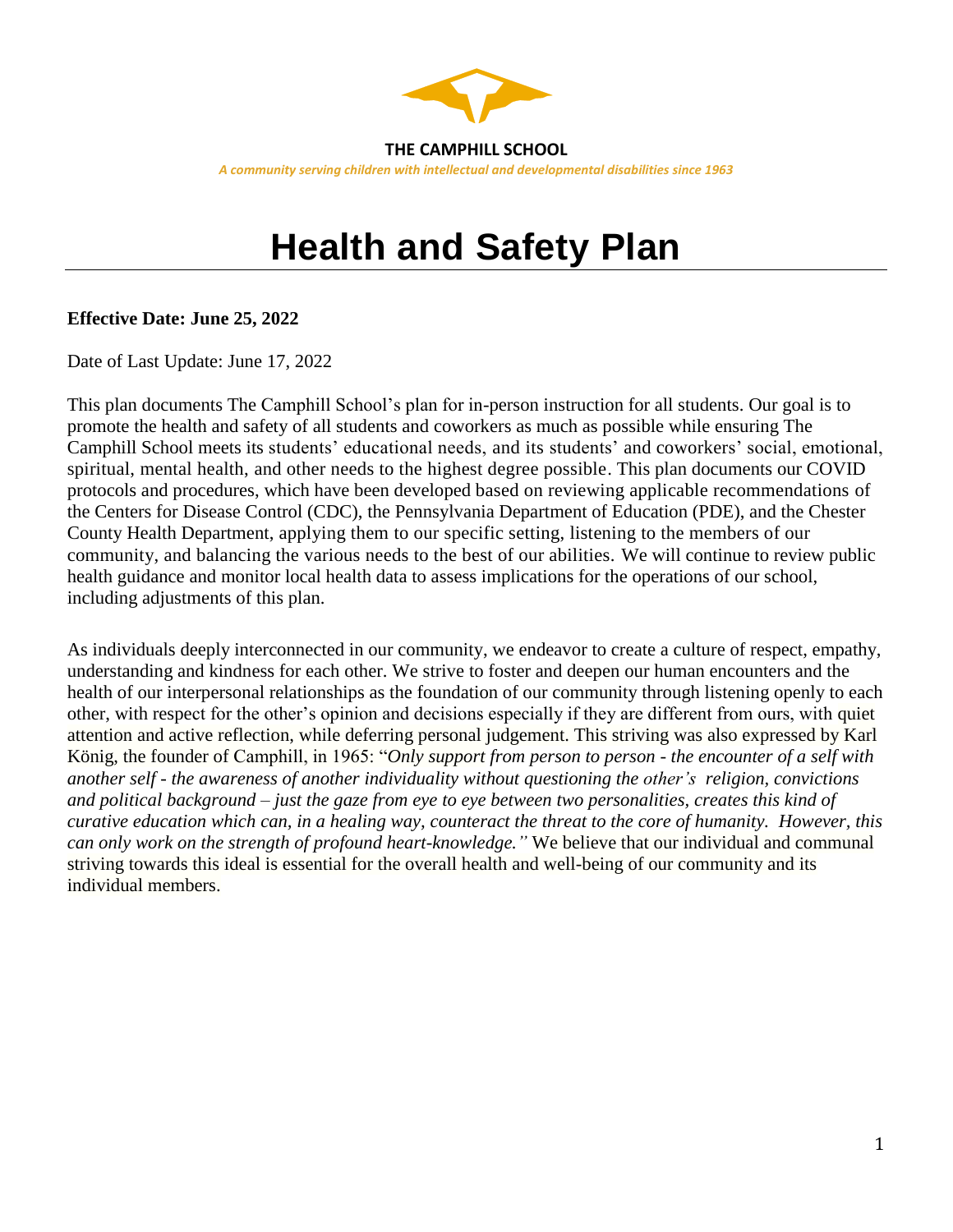# **Table of Contents**

| 3.4 Monitoring student and coworker health, testing, staying home and protocols for COVID-19 at the |  |
|-----------------------------------------------------------------------------------------------------|--|
|                                                                                                     |  |
|                                                                                                     |  |
|                                                                                                     |  |
|                                                                                                     |  |
|                                                                                                     |  |
|                                                                                                     |  |
|                                                                                                     |  |
|                                                                                                     |  |

## <span id="page-1-0"></span>**1 Processes**

## <span id="page-1-1"></span>1.1 COVID Response Team

The COVID Response Team is responsible for reviewing applicable public health guidance, updating the Health and Safety Plan as indicated and communicating it with the members of the school community. Together with the Medical Office, it coordinates the response to COVID cases in the school community. In the table below, we have identified the members of the COVID Response Team and the stakeholder group they represent.

| <b>Name</b>              | Job title and stakeholder group(s) represented                                  |
|--------------------------|---------------------------------------------------------------------------------|
| Sonja Adams              | Co-Worker Admissions Coordinator, day program, High School Faculty,             |
|                          | residential coworkers and volunteers, students of the Camphill Academy          |
| <b>Tobias Adams</b>      | Pedagogical Administrator, day program, High School Faculty, instructional      |
|                          | coworkers, supporting coworkers, Parent Group                                   |
| Guy Alma                 | Director of Development, Transition Program, Transition Program coworkers,      |
|                          | Parent Group                                                                    |
| <b>Carsten Callesen</b>  | Director of Therapeutic Services, Medical Office, boarding program, residential |
|                          | coworkers, Early Childhood/Lower and Middle School Faculty                      |
| Raphael Knauf            | School Physician, Medical Office                                                |
| <b>Elizabeth Sanders</b> | Administrator, students of the Camphill Academy                                 |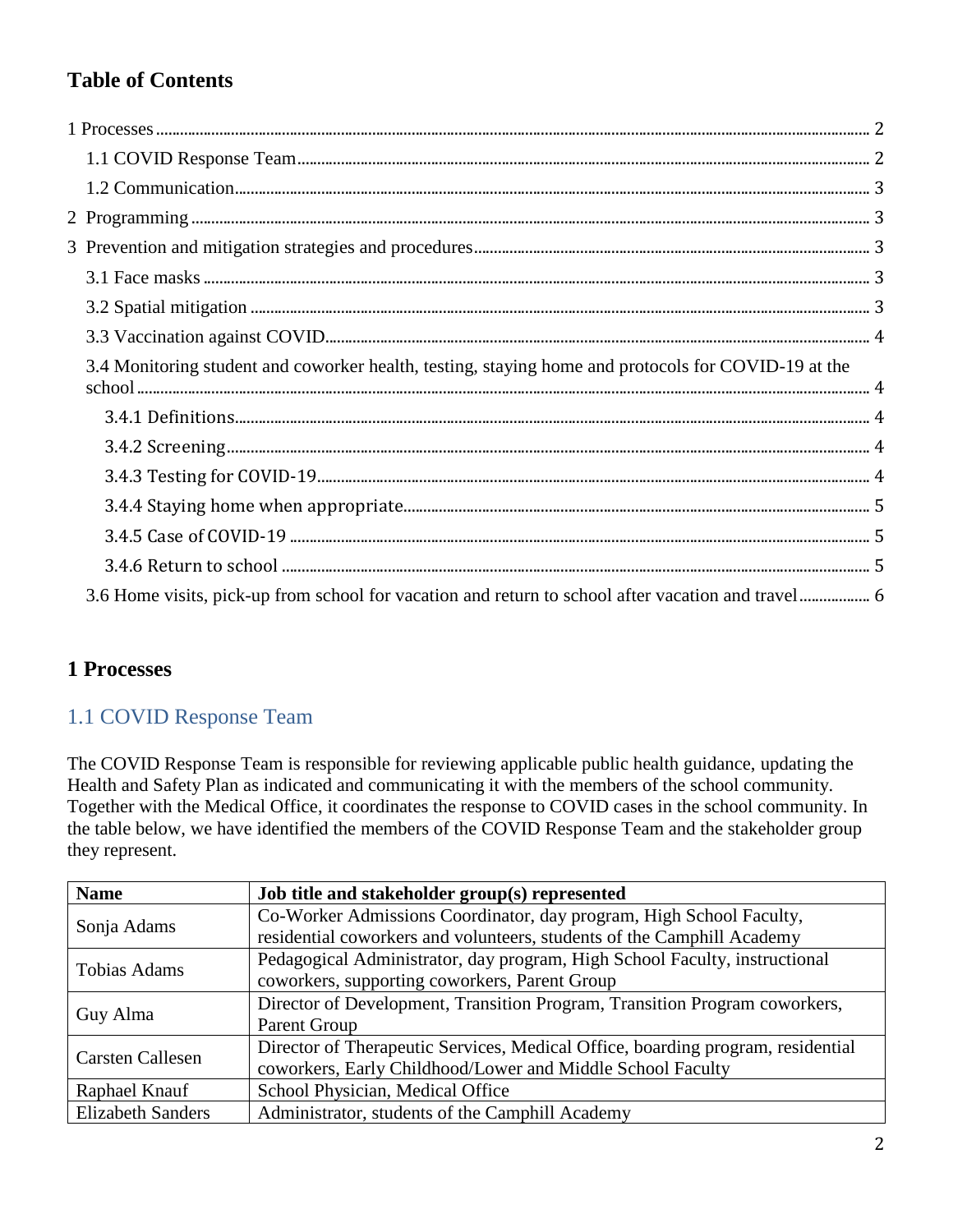| Andreas Schuschke | Director of Programs, special education teachers, boarding program                      |
|-------------------|-----------------------------------------------------------------------------------------|
| Claus Sproll      | Director of Finance, administrative coworkers                                           |
|                   | Haleh Wilson Janisch   Special Education Teachers, boarding program, Transition Program |

## <span id="page-2-0"></span>1.2 Communication

All coworkers, parents and other stakeholders will be informed of the contents of this plan. The Health and Safety plan is posted on the school's website and emailed to parents and coworkers when significant changes occur. All members of the school community have the possibility to share concerns or questions with the COVID Response Team or their supervisor.

# <span id="page-2-1"></span>**2 Programming**

We plan for the school to be **open for in-person instruction** following the strategies and procedures listed in this plan as long as there are no government mandates to close and as long as there are no COVID-19 outbreaks at our school that require us to temporarily close. In the case of closure of in-person classroom instruction, boarding students will remain on-campus to maintain opportunity of access to the educational program. The school will not offer a remote learning option at this point.

## <span id="page-2-2"></span>**3 Prevention and mitigation strategies and procedures**

## <span id="page-2-3"></span>3.1 Face masks

The wearing of face masks will be optional at The Camphill School. However, people present at the school within 7 days after exposure to someone with COVID or within 10 days of onset of symptoms after diagnosis of COVID should wear a well-fitting N95 mask or, if that is not possible, a surgical mask. People who become symptomatic while at school should similarly wear a face mask and follow the steps under 3.4.2.

Students who have a medical or mental health condition or disability that precludes the wearing of face masks are not required to do so. Due to the nature of their disabilities most of our students are currently unable to consistently and reliably wear face masks. Coworkers will work with all students on understanding the importance of face masks as well as practicing the wearing of face masks during the times indicated above. Coworkers who have a medical or mental health condition or disability, documented in accordance with the Americans with Disabilities Act, that precludes the wearing of face masks or requires respective accommodations will be accommodated accordingly. In our residential house communities, the wearing of face masks may not be feasible depending on the specific situation and the people affected.

## <span id="page-2-4"></span>3.2 Spatial mitigation

In settings where multiple house communities or classes come together, students and coworkers should walk/sit/stand in house communities or classes as much as feasible. This is especially important in indoor settings. Excursions/field trips to crowded indoor settings should be avoided as much as possible.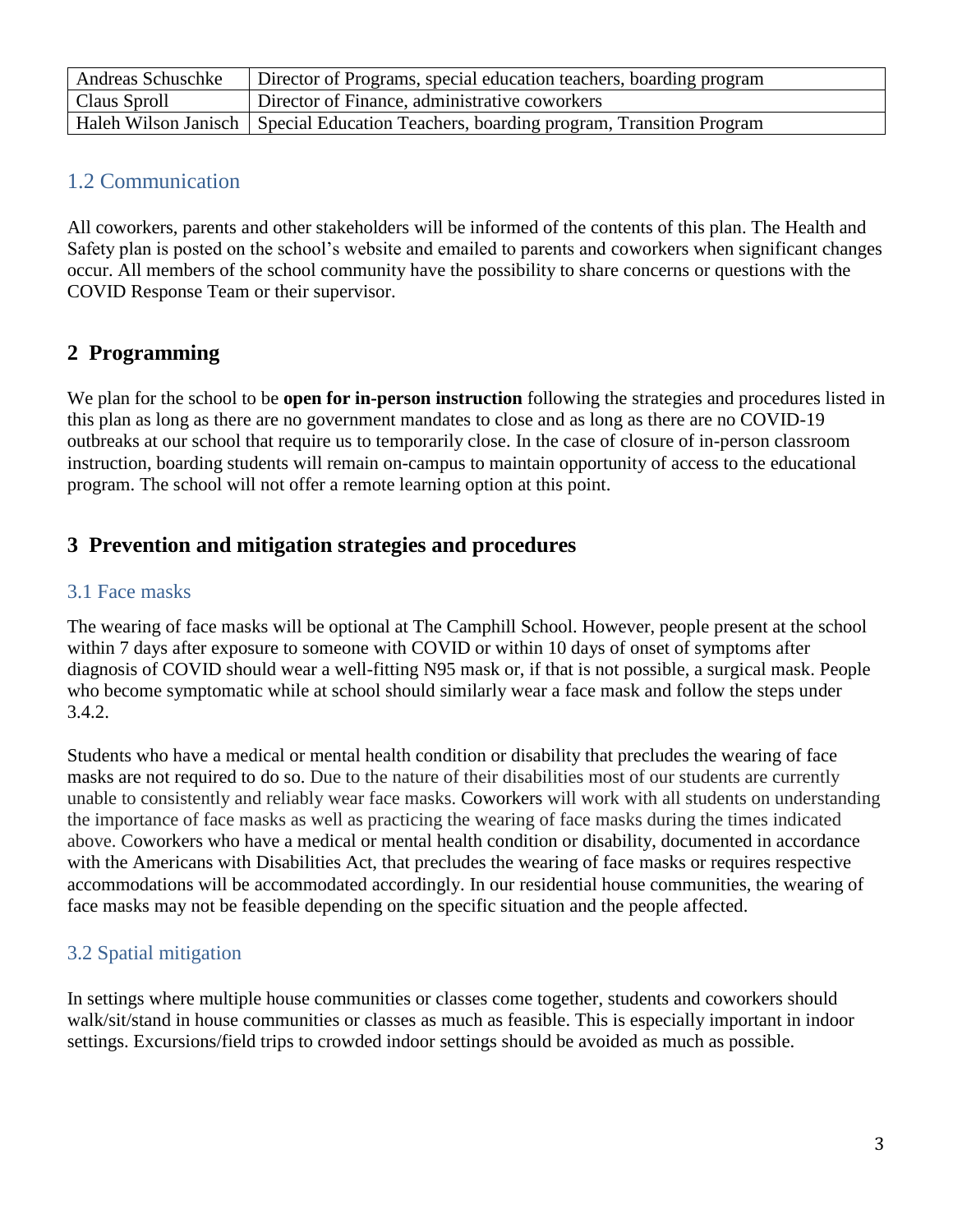## <span id="page-3-0"></span>3.3 Vaccination against COVID

Coworkers and parents have been informed of possibilities for vaccination against COVID. In general, it is the responsibility of parents to get their children vaccinated. The Camphill School encourages coworkers and students who have been vaccinated to submit proof of vaccination to the Medical Office. Submission of this information is voluntary.

## <span id="page-3-1"></span>3.4 Monitoring student and coworker health, testing, staying home and protocols for COVID-19 at the school

Please note that all personal medical information needs to be treated confidentially and must not be disclosed to unauthorized people or organizations. The Medical Office (phone 610-469-0862; email: medical@camphillschool.org) will collaborate with the Chester County Health Department as indicated.

#### <span id="page-3-2"></span>3.4.1 Definitions

- **Symptoms of COVID-19** may be: Cough, shortness of breath or difficulty breathing, new loss of smell or taste, fever (subjective or measured - axillary or temporal T 99.5° F or higher; oral T 100.4° F or higher) or chills, sore throat, runny nose or congestion, muscle or body aches, headache, nausea or vomiting, diarrhea.
- **Screening positive for COVID-19** means symptoms of COVID-19 are present.
- **Diagnostic viral test** means a PCR/NAA or rapid antigen test for COVID-19.

#### <span id="page-3-3"></span>3.4.2 Screening

- All students and coworkers will be screened or screen themselves for COVID-19 at the beginning of the day. If screening is positive, they will stay home and notify the School and Medical Offices.
- Visitors and commuting volunteers will screen themselves or be screened for signs and symptoms of COVID-19 and are only allowed to enter the school premises if the screening is negative (i.e. no symptoms of COVID-19).
- If a student or coworker appears ill at school, they will be screened or screen themselves for COVID-19. People who screen positive should wear a well-fitting N95 mask or, if that is not possible, a surgical mask (exemptions apply per 3.1). If screening is positive, the person will return home (for boarding students this means their boarding home) and School and Medical Offices will be notified.
- 911 should be called if the situation of the ill person requires it (including but not limited to trouble breathing, persistent pain or pressure in the chest, new confusion, inability to wake or stay awake, and bluish lips or face).

## <span id="page-3-4"></span>3.4.3 Testing for COVID-19

- Students and coworkers who screen positive for COVID-19 are expected to get a diagnostic viral test based on guidance by the Medical Office or a physician. This applies to everyone, independent of vaccination status.
- The Medical Office may recommend that people with recent exposure to someone with COVID-19 who remain asymptomatic should have a diagnostic viral test 5 days after exposure.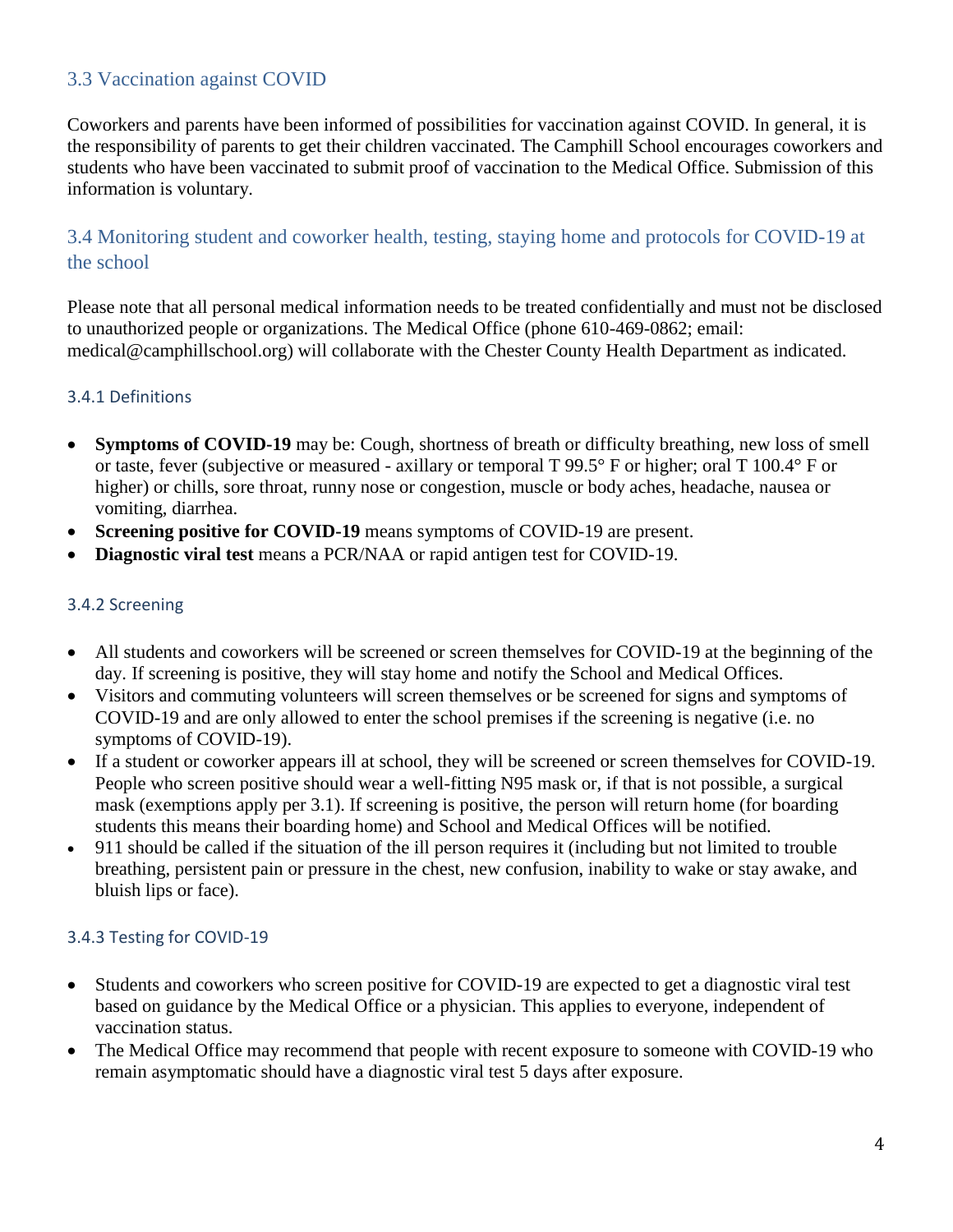• Any positive tests of students or coworkers shall be immediately communicated to the Medical Office of The Camphill School. The Medical Office will communicate with the Chester County Health Department as indicated.

#### <span id="page-4-0"></span>3.4.4 Staying home when appropriate

- Students and coworkers need to stay home (for boarding students and residential coworkers this means their boarding school home) if they screen positive for COVID-19 or have tested positive for COVID-19.
- The Medical Office must be notified when these criteria are met.
- When showing symptoms of COVID-19 and/or having tested positive for COVID-19, the individual should limit contact with other people as much as possible. For direct interactions, personal protective equipment should be worn as much as possible by the provider of care. The ill individual should wear a mask during that time if possible. Good hand hygiene is essential.
- Boarding students and residential coworkers: Given the specific needs of our student population, time outdoors and outside of a person's room may be essential in the situations described in this section to avoid behavioral decompensation. The measures described in this section shall be implemented to the greatest extent possible. Physical distancing of at least 6 feet from people outside of the house community must be maintained and the school premises must not be left when screening positive or having tested positive for COVID, unless required for medical care.

#### <span id="page-4-1"></span>3.4.5 Case of COVID-19

- Any positive test result for COVID-19 shall be immediately communicated to the Medical Office, which will coordinate the response in collaboration with the COVID Response Team. If the person is present on school property when the school is notified of the positive case information, the person should be taken to a separate space to wait for pick up (if student) or return home (if coworker). The person in question should wear a well-fitting N95 mask or, if that is not possible, a surgical mask (exemptions apply per 4.1).
- The Medical Office will contact a student's parents or coworker with COVID-19, inform people with exposure at school and give instructions to those involved, to the best of its abilities. The individual who tested positive will not be identified in communications to the school community at large but may need to be selectively identified to identify exposure.

## <span id="page-4-2"></span>3.4.6 Return to school

- After **screening positive for COVID-19 and having a negative diagnostic viral test for COVID-19** (PCR or rapid antigen, based on consultation with the Medical Office or a physician): Return to school will follow usual return-to-school criteria after acute infectious illness (symptoms are improved, feverfree without fever-reducing medications for at least 24 hours, no vomiting for at least 24 hours etc.).
- After being **diagnosed with COVID-19** or after **screening positive for COVID-19 and not getting tested**, the individual may return to school once **all** of the following criteria are met:
	- o Individual has been fever-free for at least 24 hours without using fever-reducing medicines **and**
	- o Symptoms are improved **and**
	- o At least 5 days have passed after the day when symptoms first appeared (or after the date of test collection if completely asymptomatic). Depending on the staffing situation, coworkers may return to school earlier as part of contingency and crisis staffing. (Loss of taste and smell may persist for weeks or months after recovery and need not delay return to school. Different time